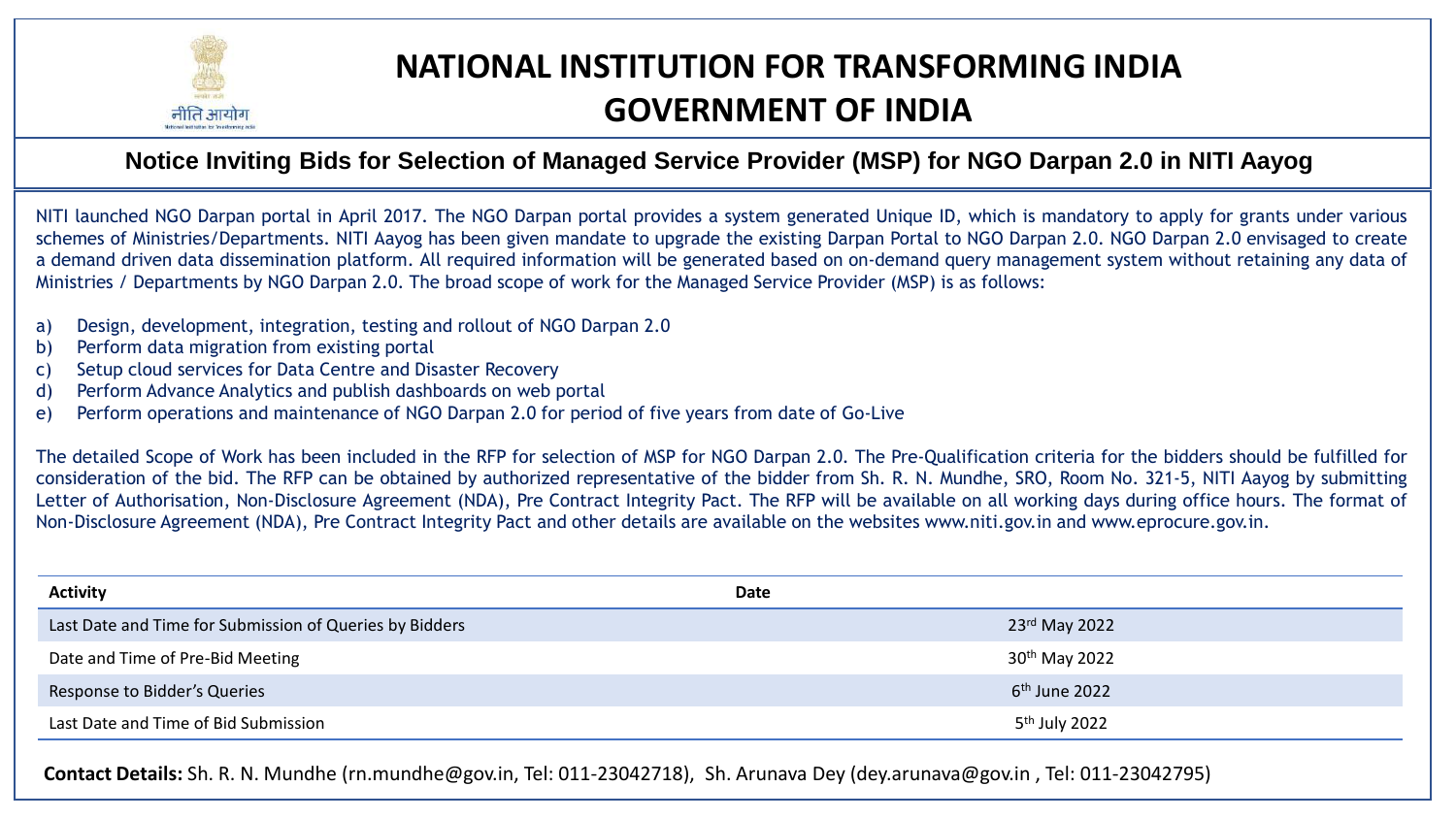#### **Format for Non-Disclosure Agreement to be submitted by BIDDER before obtaining Request for Proposal (RFP) of NGO Darpan 2.0**

*[The Non Disclosure Agreement needs to be signed by a person duly authorised by the bidder. A copy of the authorisation by the bidder (copy of Board resolution or Power of attorney) should be provided along with the Non-Disclosure Agreement]* 

#### *[Non-Disclosure Agreement to be submitted on duly notarized stamp paper of Rs.100]*

This AGREEMENT (hereinafter called the "Agreement") is made on the [day] day of the month of [month], [year], between, President of India through NITI Aayog on the one hand, (hereinafter called the "BUYER") and, on the other hand, [Name of the BIDDER] (hereinafter called the "BIDDER") having its registered office at [Address]

#### **WHEREAS**

the BUYER has issued a public notice inviting bids for selection of Managed Service Provider (MSP) for NGO Darpan 2.0 Project (hereinafter called the "Project") of the BUYER; the BIDDER, having represented to the "BUYER" that it is interested to bid for the proposed Project;

The BUYER and the BIDDER agree as follows:

- 1. In connection with the "Project", the BUYER agrees to provide to the BIDDER a Detailed Document on the Project vide the Request for Proposal containing details and information of the BUYER operations that are considered confidential.
- 2. The BIDDER to whom this Information (Request for Proposal) is disclosed shall:
	- a) Hold such Information in confidence with the same degree of care with which the BIDDER protects its own confidential and proprietary information;
	- b) Restrict disclosure of the Information solely to its employees, agents and contractors with a need to know such Information and advise those persons of their obligations hereunder with respect to such Information;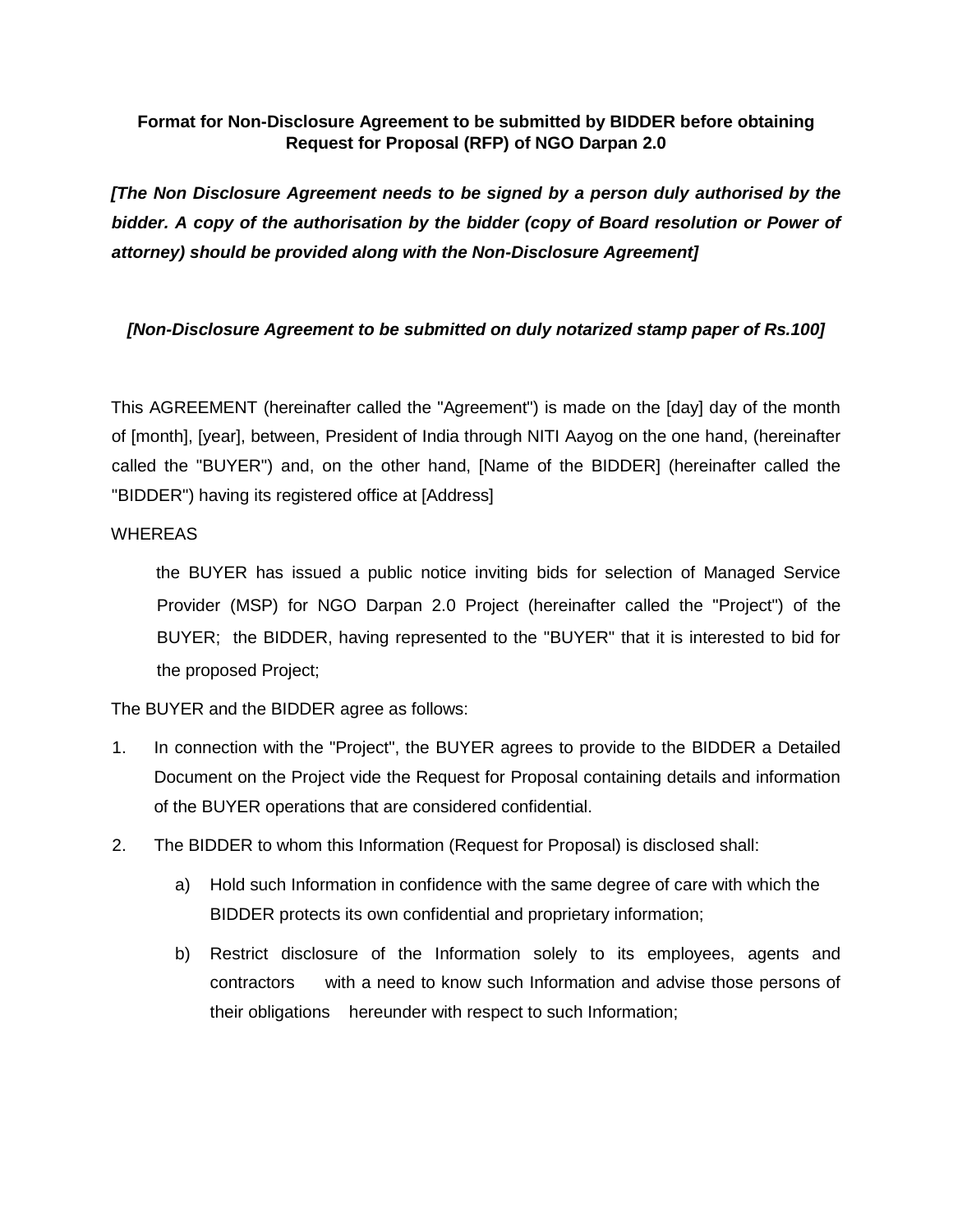- c) Use the Information only as needed for the purpose of bidding for the Project;
- d) Except for the purpose of bidding for the Project, the bidder shall not copy or otherwise duplicate such Information or knowingly allow anyone else to copy or otherwise duplicate such Information; and
- e) Undertake to document the number of copies it makes on completion of the bidding process and in case unsuccessful, promptly return to the BUYER, all Information in a tangible form or certify to the BUYER that it has destroyed such Information.
- 3. The Agreement shall apply to all Information relating to the Project disclosed by the BUYER to the BIDDER under this Agreement.
- 4. Nothing contained in this Agreement shall be construed as granting or conferring rights of license or otherwise, to the bidder, in any of the Information.
- 5. This Agreement shall benefit and be binding upon the BUYER and the BIDDER and their respective subsidiaries, affiliates, successors and assigns.
- 6. This Agreement shall be governed by and construed in accordance with the Indian laws.

For and on behalf of the BIDDER

(signature and company seal) \_\_\_\_\_\_\_\_\_

(Name of the Authorised Signatory)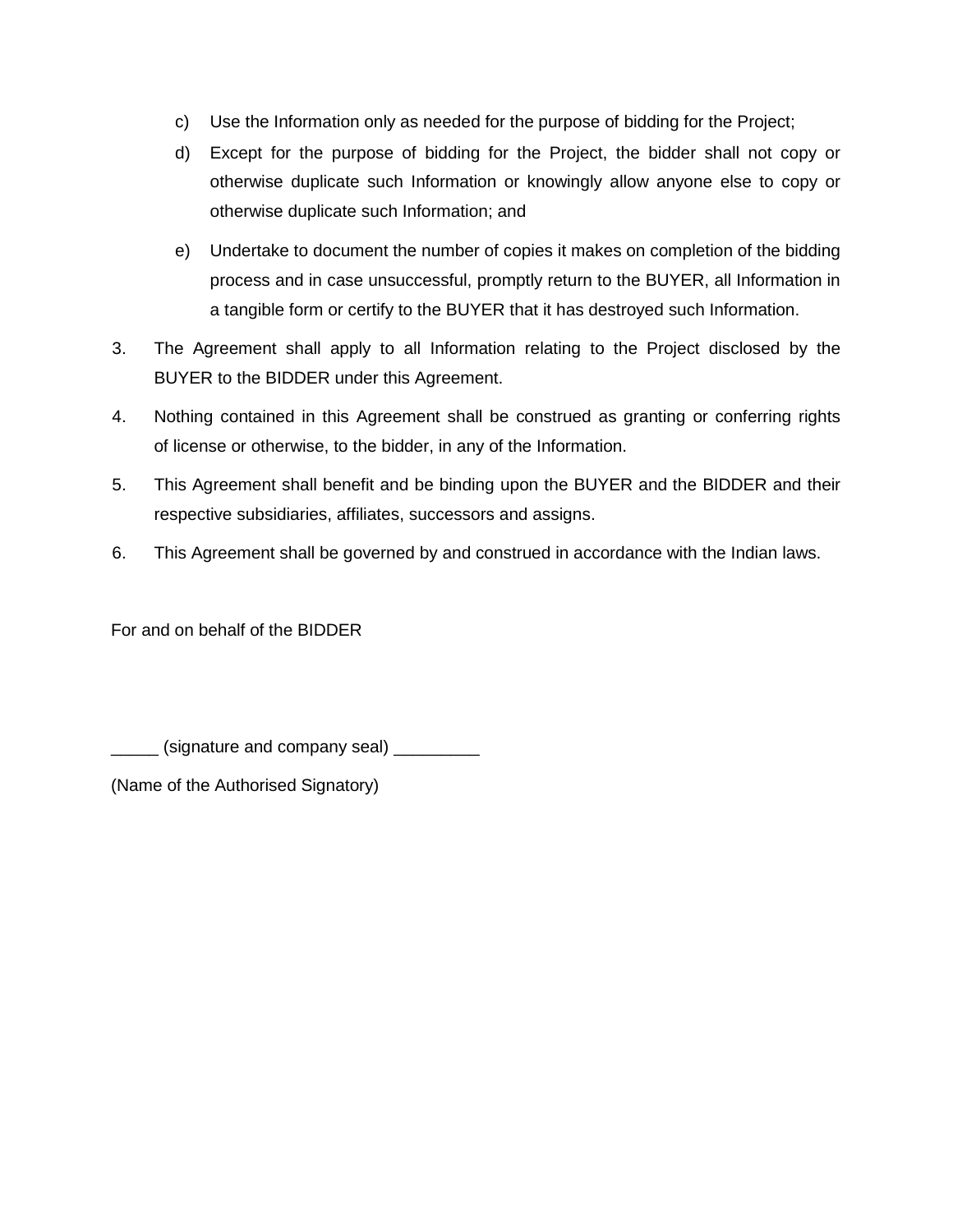#### **PRE CONTRACT INTEGRITY PACT**

*[A similar agreement needs to be signed by the selected bidder on award of the contract and the format of the same is available in the RFP]* 

*[The pre contract integrity pact needs to be signed by a person duly authorised by the bidder. A copy of the authorisation by the bidder (copy of Board resolution or Power of attorney) should be provided along with the integrity pact]* 

#### **General**

This pre-bid pre-contract Agreement (hereinafter called the Integrity Pact) is made on \_\_\_\_\_ day of the month of 2022, between, on one hand, the President of India acting through Niti Aayog (hereinafter called the "BUYER", which expression shall mean and include, unless the context otherwise requires, his successors in office and assigns) of the First Part and M/s \_\_\_\_\_\_\_ represented by

\_\_\_\_\_\_\_\_\_\_\_\_\_\_\_\_\_\_\_\_\_\_\_\_\_\_\_\_\_\_\_\_\_\_\_\_\_, Chief Executive Officer/Authorized Signatory (hereinafter called the "BIDDER/Seller", which expression shall mean and include, unless the context otherwise requires, his successors and permitted assigns) of the Second Part.

WHEREAS the BUYER proposes to engage the Managed Service Provider (MSP) for implementation and operations management of NGO Darpan 2.0 and the BIDDER is willing to offer/has offered the services and

WHEREAS the BIDDER is a private company/public company/Government undertaking/partnership/registered export agency, constituted in accordance with the relevant law in the matter and the BUYER is a Ministry/Department of the Government of India performing its functions on behalf of the President of India.

NOW, THEREFORE,

To avoid all forms of corruption by following a system that is fair, transparent and free from any influence/prejudiced dealings prior to, during and subsequent to the currency of the contract to be entered into with a view to:-

Enabling the BUYER to obtain the desired services at a competitive price in conformity with the defined specification by avoiding the high cost and the distortionary impact of corruption on public procurement, and

Enabling BIDDERs to abstain from bribing or indulging in any corrupt practice in order to secure the contract by providing assurance to them that their competitors will also abstain from bribing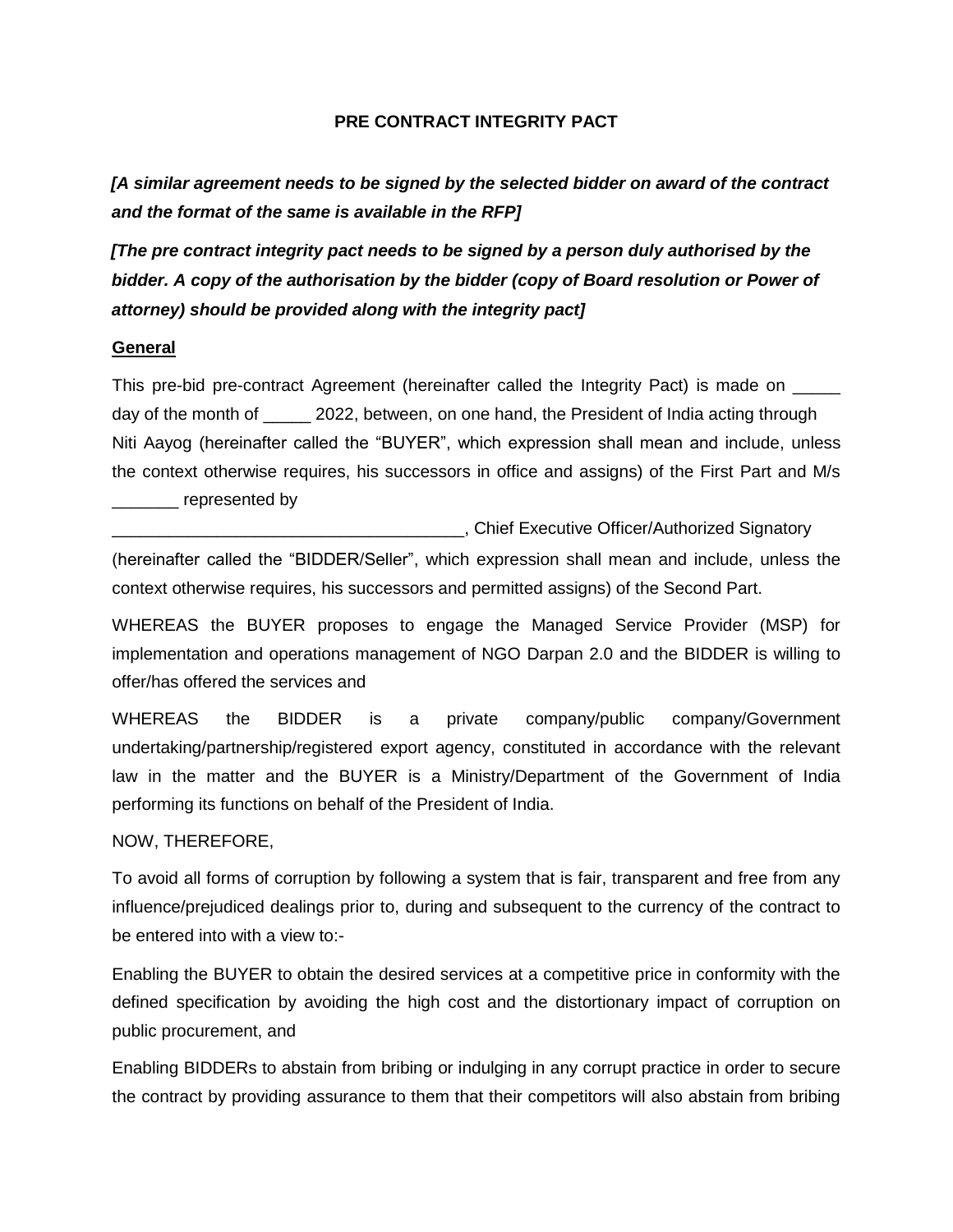and other corrupt practices and the BUYER will commit to prevent corruption, in any form, by its officials by following transparent procedures.

The parties hereto hereby agree to enter into this Integrity Pact and agree as follows:

#### **Commitments of the BUYER**

- 1.1 The BUYER undertakes that no official of the BUYER, connected directly or indirectly with the contract, will demand, take a promise for or accept, directly or through intermediaries, any bribe, consideration, gift, reward, favour or any material or immaterial benefit or any other advantage from the BIDDER, either for themselves or for any person, organisation or third party related to the contract in exchange for an advantage in the bidding process, bid evaluation, contracting or implementation process related to the contract.
- 1.2 The BUYER will, during the pre-contract stage, treat all the BIDDERs alike, and will provide to all BIDDERs the same information and will not provide any such information to any particular BIDDER which could afford an advantage to that particular BIDDER in comparison to other BIDDERs.
- 1.3 All the officials of the BUYER will report to the appropriate Government office any attempted or completed breaches of the above commitments as well as any substantial suspicion of such a breach.
- 2. In case any such preceding misconduct on the part of such official(s) is reported by the BIDDER to the BUYER with full and verifiable facts and the same is prima facie found to be correct by the BUYER, necessary disciplinary proceedings, or any other action as deemed fit, including criminal proceedings may be initiated by the BUYER and such a person shall be debarred from further dealings related to the contract process. In such a case while an enquiry is being conducted by the BUYER the proceedings under the contract would not be stalled.

#### **Commitments of the BIDDER**

3. The BIDDER commits itself to take all the measures necessary to prevent corrupt practices, unfair means and illegal activities during any stage of its bid or during any pre-contract or post-contract stage in order to secure the contract or in furtherance to secure it and in particular commit itself to the following:-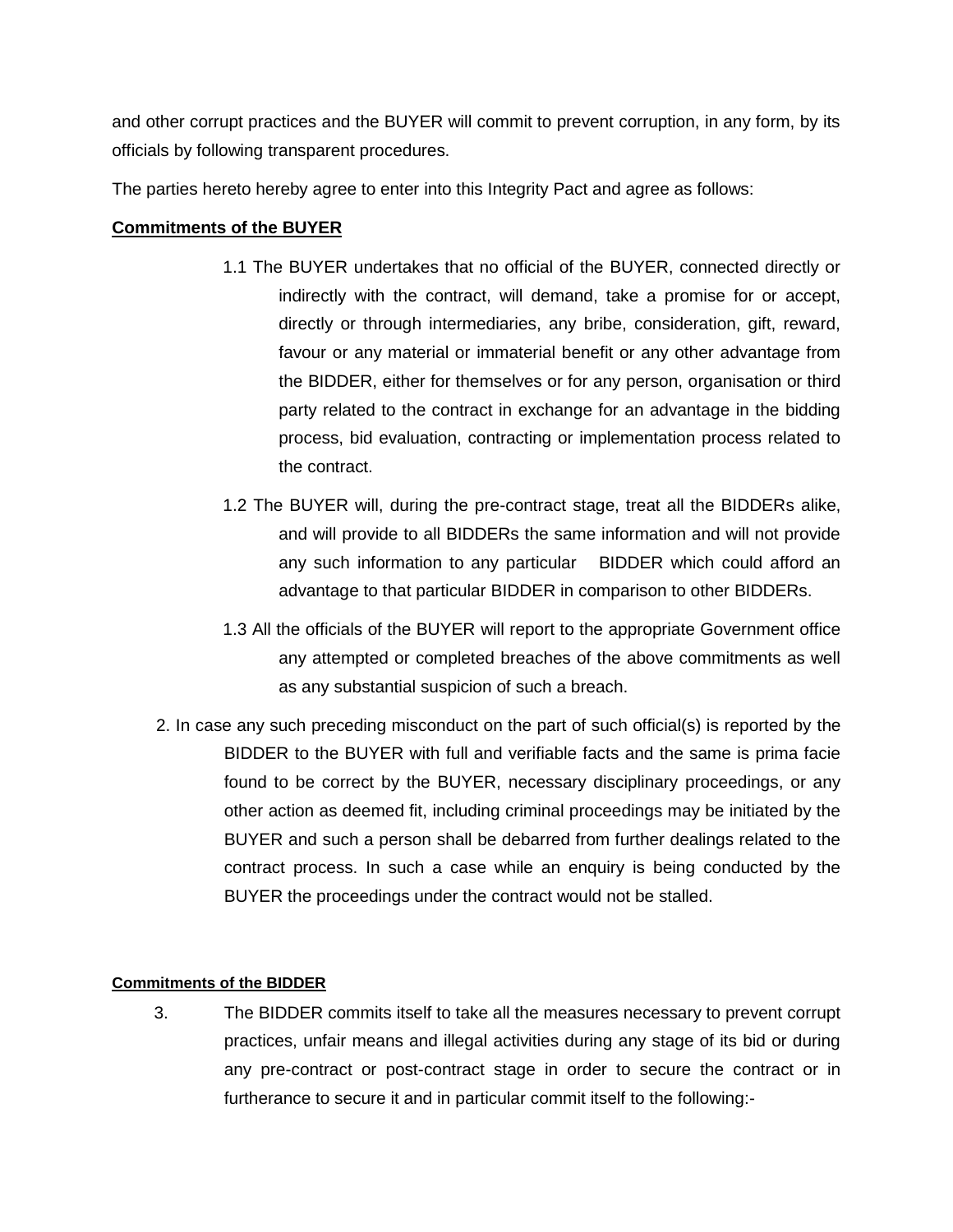- 3.1 The BIDDER will not offer, directly or through intermediaries, any bribe, gift, consideration, reward, favour or any material or immaterial benefit or other advantage, commission, fees, brokerage or inducement to any official of the BUYER, connected directly or indirectly with the bidding process, or to any person, organisation or third party related to the contract in exchange for any advantage in the bidding, evaluation, contracting and implementation of the contract.
- 3.2 The BIDDER further undertakes that it has not given, offered or promised to give, directly or indirectly any bribe, gift, consideration, reward, favour, any material or immaterial benefit or other advantage, commission, fees, brokerage or inducement to any official of the BUYER or otherwise in procuring the Contract or forbearing to do or having done any act in relation to the obtaining or execution of the contract or any other contract with the Government for showing or forbearing to show favour or disfavour to any person in relation to the contract or any other contract with the Government.
- 3.3 DELETED
- 3.4 BIDDER shall disclose the payments to be made by them to agents/brokers or any other intermediary, in connection with this bid/contract.
- 3.5 The BIDDER further confirms and declares to the BUYER that the BIDDER has not engaged any individual or firm or company whether Indian or foreign to intercede, facilitate or in any way to recommend to the BUYER or any of its functionaries, whether officially or unofficially to the award of the contract to the BIDDER, nor has any amount been paid, promised or intended to be paid to any such individual, firm or company in respect of any such intercession, facilitation or recommendation.
- 3.6 The BIDDER, either while presenting the bid or during pre-contract negotiations or before signing the contract, shall disclose any payments he has made, is committed to or intends to make to officials of the BUYER or their family members, agents, brokers or any other intermediaries in connection with the contract and the details of services agreed upon for such payments.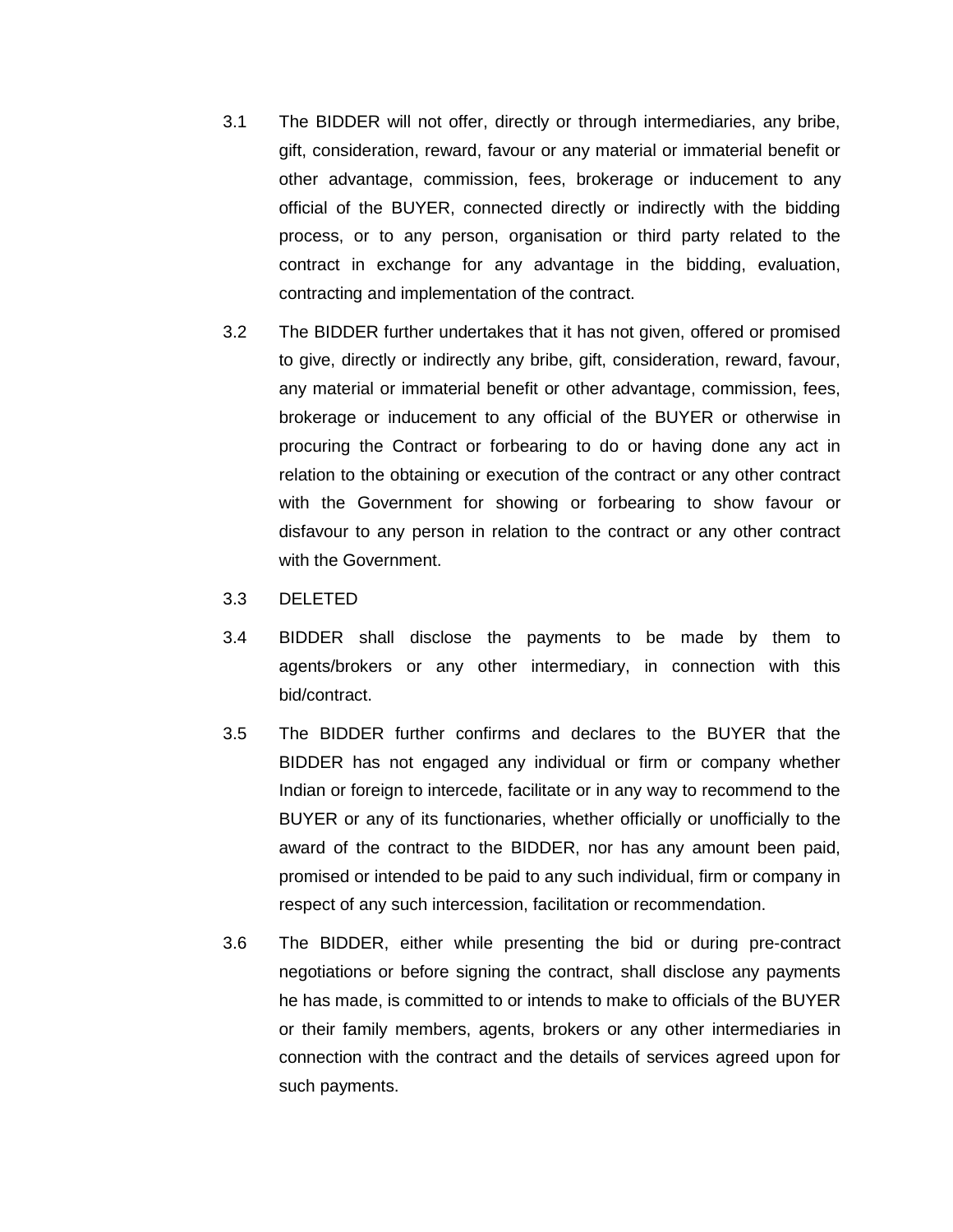- 3.7 The BIDDER will not collude with other parties interested in the contract to impair the transparency, fairness and progress of the bidding process, bid evaluation, contracting and implementation of the contract.
- 3.8 The BIDDER will not accept any advantage in exchange for any corrupt practice, unfair means and illegal activities.
- 3.9 The BIDDER shall not use improperly, for purposes of competition or personal gain, or pass on to others, any information provided by the BUYER as part of the business relationship, regarding plans, technical proposals and business details, including information contained in any electronic data carrier. The BIDDER also undertakes to exercise due and adequate care lest any such information is divulged.
- 3.10 The BIDDER commits to refrain from giving any complaint directly or through any other manner without supporting it with full and verifiable facts.
- 3.11 The BIDDER shall not instigate or cause to instigate any third person to commit any of the actions mentioned above.
- 3.12 If the BIDDER who is involved in the bid process or any employee of such BIDDER or any person acting on behalf of such BIDDER, either directly or indirectly, is a relative of any of the officers of the BUYER, or alternatively, if any relative of an officer of BUYER who is involved in the bid process has financial interest/stake in the BIDDER's firm, the same shall be disclosed by the BIDDER at the time of filing of tender.
- 3.13 The BIDDER shall not lend to or borrow any money from or enter into any monetary dealings or transactions, directly or indirectly, with any employee of the BUYER.

#### **4. Previous Transgression**

4.1 The BIDDER declares that no previous transgression occurred in the last three years immediately before signing of this Integrity Pact, with any other company in any country in respect of any corrupt practices envisaged hereunder or with any Public Sector Enterprise in India or any Government Department in India that could justify BIDDER's exclusion from the tender process.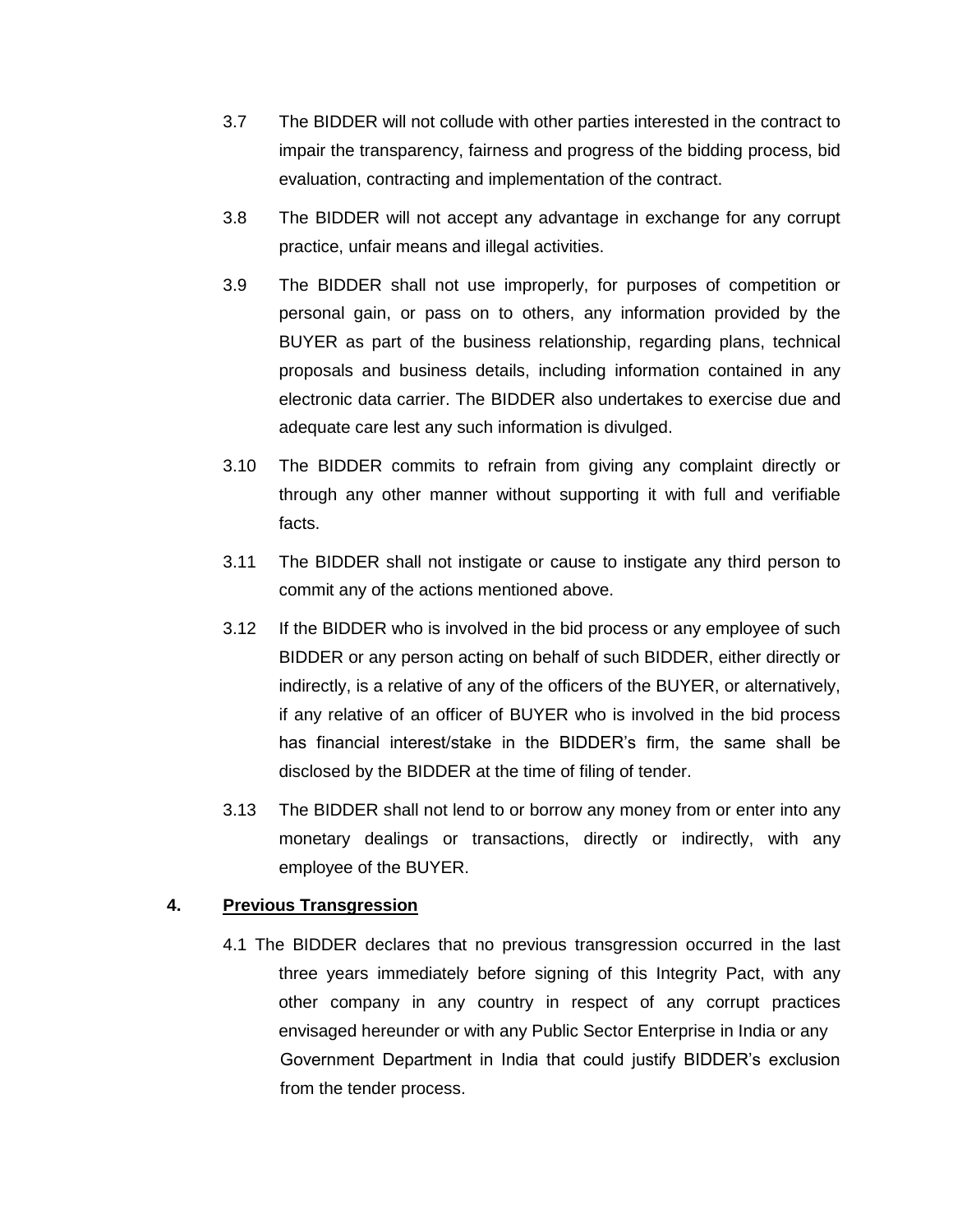4.2 The BIDDER agrees that if it makes incorrect statement on this subject, BIDDER can be disqualified from the tender process or the contract, if already awarded, can be terminated for such reason.

#### **5. Earnest Money (Security Deposit)**

- 5.1 DELETED.
- 5.2 The EMD of Rs. 5,00,000/- deposited along with the Bid shall remain valid till the submission of performance guarantee by the BIDDER.
- 5.3 In case of the successful BIDDER, a clause would also be incorporated in the Performance Bank Guarantee that the provisions of Sanctions for Violation shall be applicable for forfeiture of Performance Bank Guarantee in case of a decision by the BUYER to forfeit the same without assigning any reason for imposing sanction for violation of this Pact.
- 5.4 Within 15 days of the receipt of notification of award from the Employer, the successful Bidder shall furnish the performance security the value of contract from a Nationalized / Scheduled Bank in accordance with the General Conditions of Contract, in the proforma prescribed in the RFP.
- 5.5 Performance Security should remain valid from date of acceptance of LOI to the expiry of sixty days after the date of completion of all contractual obligations including warranty obligations.
- 5.6 No interest shall be payable by the BUYER to the BIDDER on Earnest Money/ Performance Security for the period of its currency.

# **6. Sanctions for Violations**

- 6.1 Any breach of the aforesaid provisions by the BIDDER or any one employed by it or acting on its behalf (whether with or without the knowledge of the BIDDER) shall entitle the BUYER to take all or any one of the following actions, wherever required:-
	- (i) To immediately call off the pre contract negotiations without assigning any reason or giving any compensation to the BIDDER. However, the proceedings with the other BIDDER(s) would continue.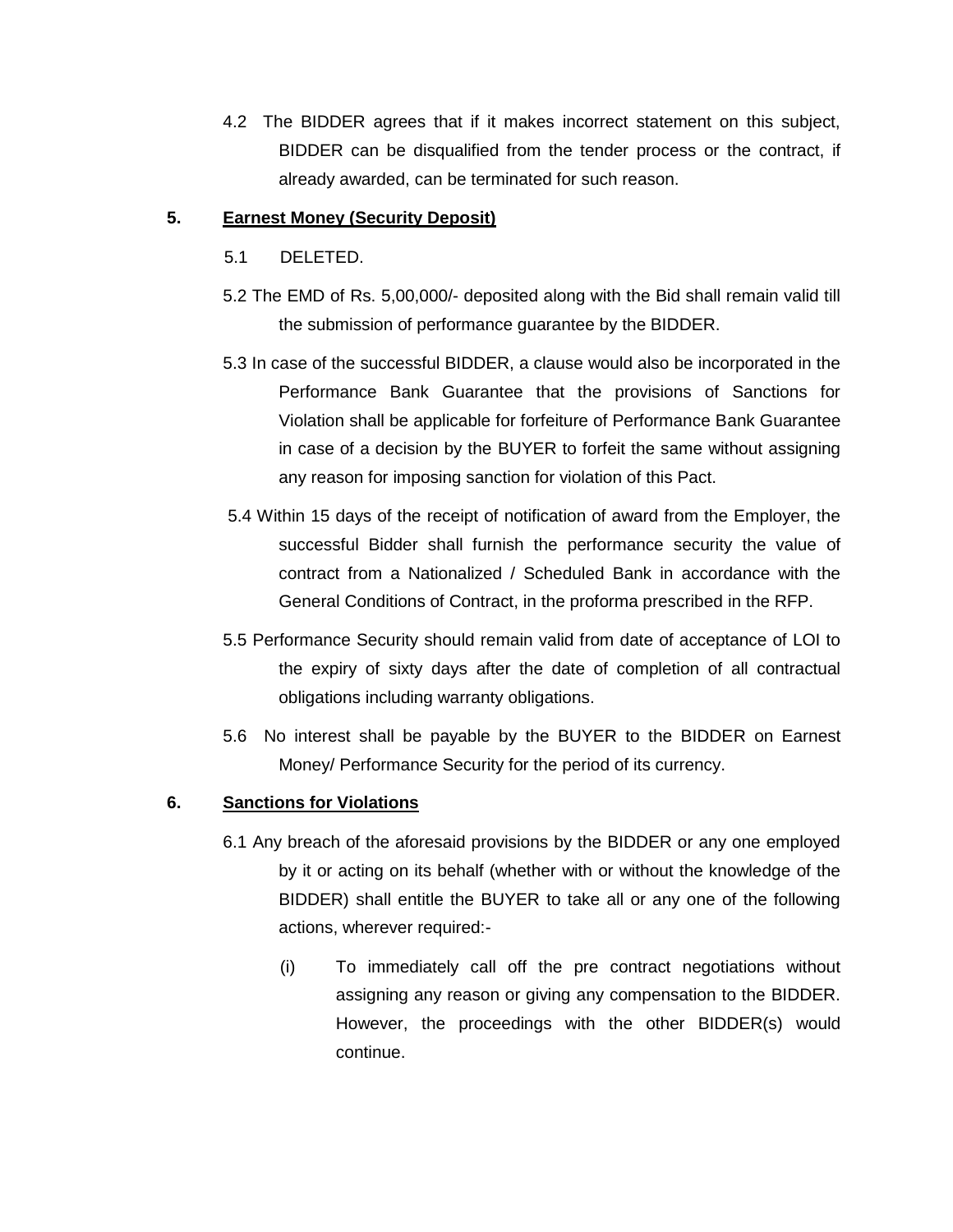- (ii) The Earnest Money Deposit (in pre-contract stage) and/or Performance Security (after the contract is signed) shall stand forfeited either fully or partially, as decided by the BUYER and the BUYER shall not be require to assign any reason therefore.
- (iii) To immediately cancel the contract, if already signed, without giving any compensation to the BIDDER.
- (iv) To recover all sums already paid by the BUYER, and in case of an Indian BIDDER with interest thereon at 2% higher than the prevailing Prime Lending Rate of State Bank of India, while in case of a BIDDER from a country other than India with interest thereon at 2% higher than the LIBOR. If any outstanding payment is due to the BIDDER from the BUYER in connection with any other contract for any other stores, such outstanding payment could also be utilised to recover the aforesaid sum and interest.
- (v) To encash the advance bank guarantee and performance bond/warranty bond, if furnished by the BIDDER, in order to recover the payments, already made by the BUYER, along with interest.
- (vi) To cancel all or any other Contracts with the BIDDER. The BIDDER shall be liable to pay compensation for any loss or damage to the BUYER resulting from such cancellation/rescission and the BUYER shall be entitled to deduct the amount so payable from the money(s) due to the BIDDER.
- (vii) To debar the BIDDER from participating in future bidding processes of the Government of India for a minimum period of five years, which may be further extended at the discretion of the BUYER.
- (viii) To recover all sums paid in violation of this Pact by BIDDER(s) to any middleman or agent or broker with a view to securing the contract.
- (ix) In cases where irrevocable Letters of Credit have been received in respect of any contract signed by the BUYER with the BIDDER, the same shall not be opened.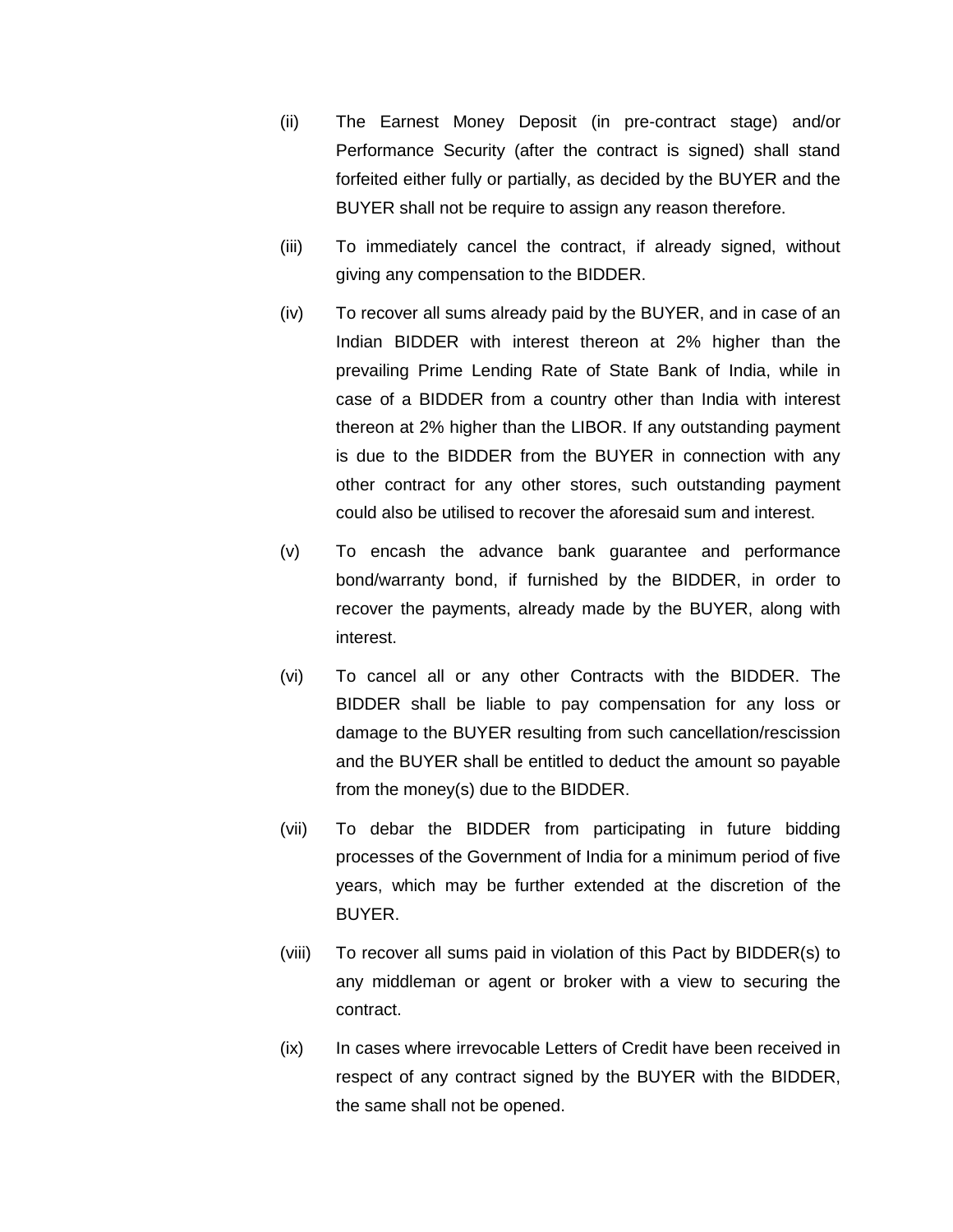- (x) Forfeiture of Performance Bond in case of a decision by the BUYER to forfeit the same without assigning any reason for imposing sanction for violation of this Pact.
- 6.2 The BUYER will be entitled to take all or any of the actions mentioned at para 6.1 (i) to (x) of this Pact also on the Commission by the BIDDER or any one employed by it or acting on its behalf (whether with or without the knowledge of the BIDDER), of an offence as defined in Chapter IX of the Indian Penal code, 1860 or Prevention of Corruption Act, 1988 or any other statute enacted for prevention of corruption.
- 6.3 The decision of the BUYER to the effect that a breach of the provisions of this Pact has been committed by the BIDDER shall be final and conclusive on the BIDDER. However, the BIDDER can approach the Independent Monitor(s) appointed for the purposes of this Pact.

# **7. Fall Clause**

7.1 The BIDDER undertakes that under similar buying conditions, it has not supplied/is not supplying similar product/systems or subsystems at a price lower than that offered in the present bid in respect of any other Ministry/Department of the Government of India or PSU and if it is found at any stage that similar product/systems or subsystems was so supplied by the BIDDER to any other Ministry/Department of the Government of India or a PSU at a lower price, then that very price, with due allowance for elapsed time, will be applicable to the present case and the difference

in the cost would be refunded by the BIDDER to the BUYER, if the contract has already been concluded.

# **8. Independent Monitors**

8.1 Independent monitor will be appointed by NITI Aayog (hereinafter referred to as Monitor) for overseeing and implementation of the Pre-Contract Integrity Pact for procurement of services.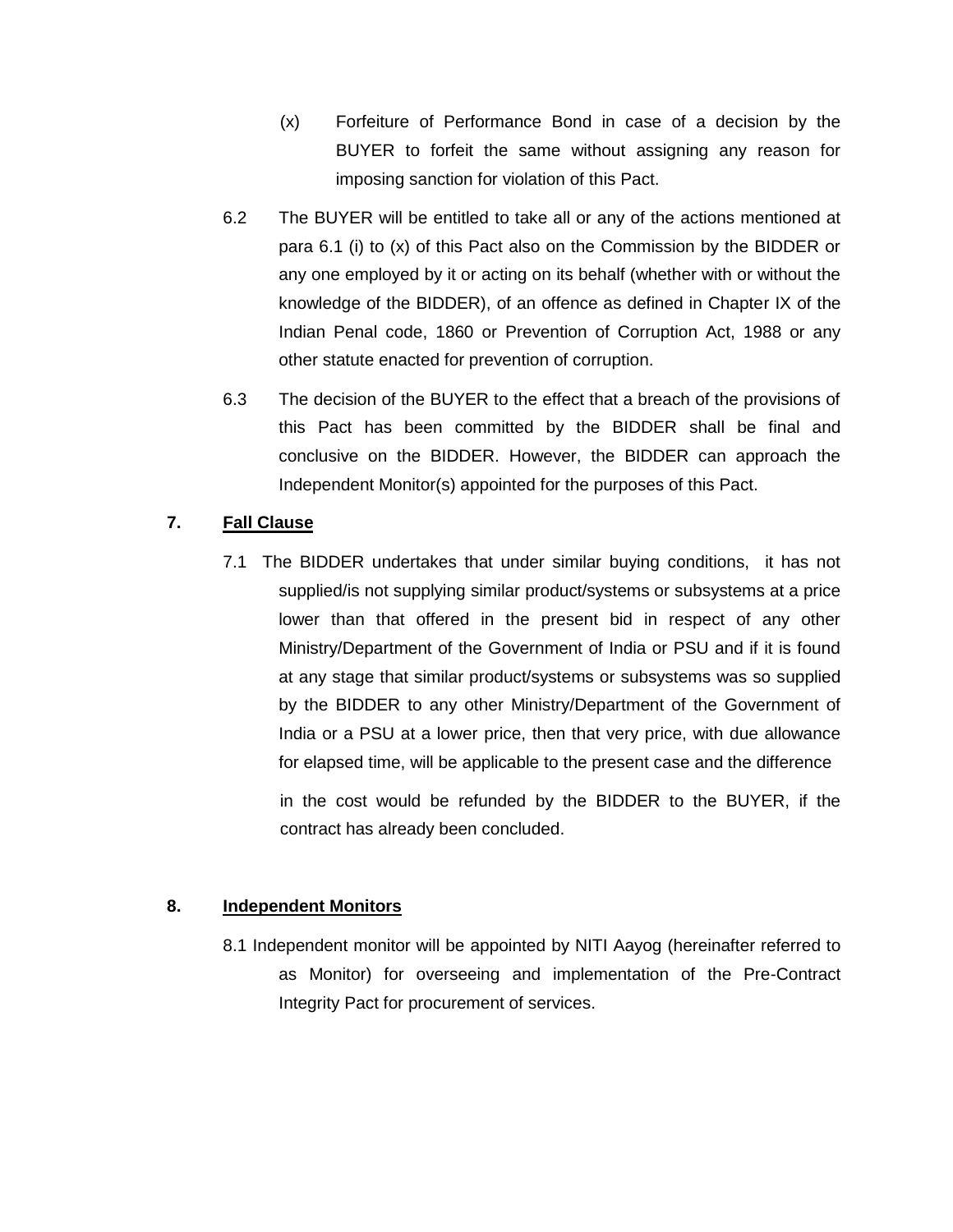- 8.2 The task of the Monitors shall be to review independently and objectively, whether and to what extent the parties comply with the obligations under this Pact.
- 8.3 The Monitors shall not be subject to instructions by the representatives of the parties and perform their functions neutrally and independently.
- 8.4 Both the parties accept that the Monitors have the right to access all the documents relating to the project/procurement, including minutes of meetings.
- 8.5 As soon as the Monitor notices, or has reason to believe, a violation of this Pact, he will so inform the Authority designated by the BUYER.
- 8.6 The BIDDER(s) accepts that the Monitor has the right to access without restriction to all Project documentation of the BUYER including that provided by the BIDDER. The BIDDER will also grant the Monitor, upon his request and demonstration of a valid interest, unrestricted and unconditional access to his project documentation. The same is applicable to Subcontractors. The Monitor shall be under contractual obligation to treat the information and documents of the BIDDER/Subcontractor(s) with confidentiality.
- 8.7 The BUYER will provide to the Monitor sufficient information about all meetings among the parties related to the Project provided such meetings could have an impact on the contractual relations between the parties. The parties will offer to the Monitor the option to participate in such meetings.
- 8.8 The Monitor will submit a written report to the designated Authority of BUYER/Secretary in the Department/ within 8 to 10 weeks from the date of reference or intimation to him by the BUYER/BIDDER and, should the occasion arise, submit proposals for correcting problematic situations.

#### **9. Facilitation of investigation**

In case of any allegation of violation of any provisions of this Pact or payment of commission, the BUYER or its agencies shall be entitled to examine all the documents including the Books of Accounts of the BIDDER and the BIDDER shall provide